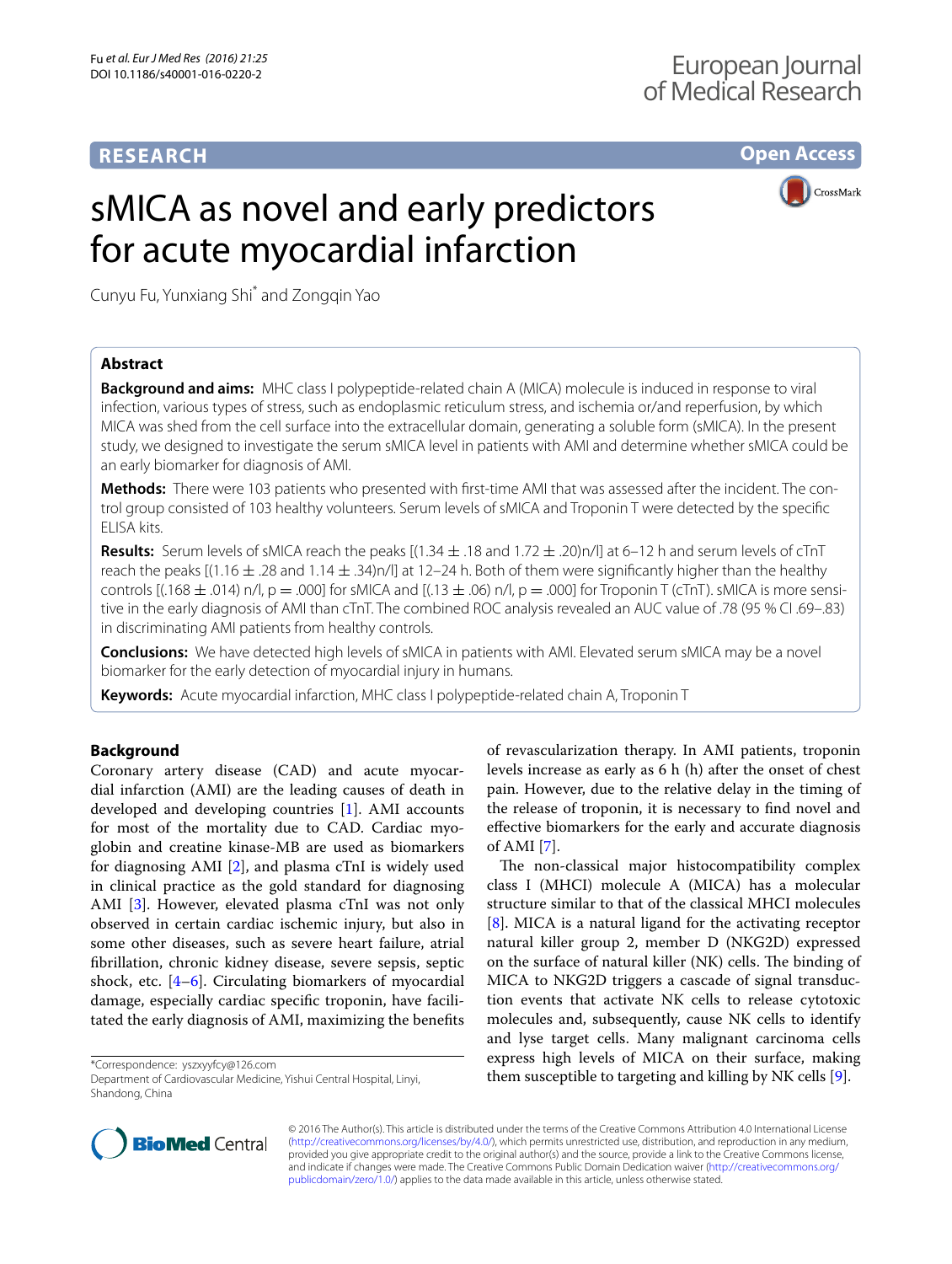Under the physiologic conditions, MICA is only expressed in epithelial cells of the gastrointestinal tract and is only present at very low levels in most normal cells and tissues. However, it is activated by a variety of stimuli, such as endoplasmic reticulum stress, and ischemia or/and reperfusion [\[10–](#page-4-4)[12\]](#page-4-5). Previous studies suggest that in addition to expressing membrane bound MICA, stress-inducible tissues MICA also have a mechanism to shed MICA from the cell surface into the extracellular domain, generating a soluble form (sMICA) [[10](#page-4-4)].

In the present study, we investigate whether sMICA was elevated in patients with AMI. Then, we assess the clinical significance of sMICA level in patients with AMI. This is the first time in literature to investigate the clinical significance of sMICA in AMI.

## **Methods**

#### **Ethics statement**

Experiments were conducted according to the Declaration of Helsinki. This study was supported and approved by the Ethics Committee of Yishui Central Hospital. All participants formally consented to participate in all stages of the study.

#### **Study population**

Patients >18 years of age presenting to the emergency department with symptoms suggestive of AMI with an onset or peak within the last 24 h were recruited after providing written informed consent. 103 patients with AIM were enrolled. The clinical characteristics of all patients are given in Table [1](#page-1-0). All the AMI patients were diagnosed according to the international criteria. Patients with previous MI or percutaneous coronary intervention (PCI), any chronic peritoneal or hemodialysis, acute or chronic infection, significant hepatic dysfunction, kidney failure (glomerular filtration rate (GFR) <  $15 \text{ mL/min}/1.73 \text{ m}^2$  or on dialysis), or known or treated malignancies were excluded. 103 healthy adult volunteers (normal ECG and no history of cardiovascular diseases, the same exclusion criteria) were enrolled as controls. All controls, who had the same exclusion criteria and no history of any cardiovascular disease, came from the *medical examination center* of the Yishui Central Hospital of Linyi. Full blood count and routine biochemistry indices were determined invenous blood. Creatine kinase-MB (CK-MB) and cardiac specific troponin T (TnT) were measured in serum immediately after arrival at the hospital as markers of myocardial damage.

#### **Routine clinical assessment**

Complete blood count, including white blood cell (WBC), hemoglobin (Hb), and chemical profiles, including blood urea nitrogen (BUN), creatinine (Cr), uric acid, total cholesterol (TC), triglyceride (TG), high-density

<span id="page-1-0"></span>

|  |  | Table 1 Baseline characteristics of the patients |  |  |
|--|--|--------------------------------------------------|--|--|
|--|--|--------------------------------------------------|--|--|

| Characteristic                       | Control          | AMI              | p value |
|--------------------------------------|------------------|------------------|---------|
| Age (years)                          | $60 \pm 12.2$    | $61.3 \pm 11.4$  | .54     |
| Sex: male/female                     | 55/48            | 60/43            | .36     |
| BMI ( $kg/m2$ )                      | $23.6 \pm 4.1$   | $24.7 \pm 4.3$   | .518    |
| Waist (cm)                           | $93.4 \pm 12.4$  | $94.2 \pm 13.1$  | .83     |
| SBP (mm Hg)                          | $119.3 \pm 21.4$ | $132.4 \pm 22.7$ | .428    |
| Body mass index (kg/m <sup>2</sup> ) | $67.5 \pm 13.3$  | $68.8 \pm 13.6$  | .46     |
| SBP (mm Hg)                          | $119.3 + 21.4$   | $132.4 \pm 22.7$ | .236    |
| DBP (mm Hg)                          | $76.3 \pm 12.2$  | $88.4 \pm 11.5$  | .614    |
| WBC (x10 <sup>3/</sup> ul)           | $6.36 \pm 1.23$  | $11.15 \pm 2.17$ | < 0.001 |
| HB (g/dl)                            | $13.1 \pm 1.56$  | $14.4 \pm 1.42$  | .184    |
| TG (mmol/L)                          | $1.32 \pm .75$   | $1.53 \pm .84$   | .165    |
| Cholesterol (mg/dL)                  | $166.5 \pm 32.5$ | $168.7 \pm 34.4$ | .546    |
| FBS (mg/dL)                          | $86.5 \pm 15.4$  | $97.2 \pm 14.6$  | .176    |
| HDL (mg/dL)                          | $46.8 \pm 13.4$  | $41.5 \pm 11.0$  | .342    |
| CK-MB (U/L)                          | $18.27 \pm 7.43$ | $46.1 \pm 42.3$  | .001    |
| Cardiac troponin T (ng/l)            | $.13 \pm .06$    | $1.31 \pm .14$   | .000    |
| sMICA (ng/l)                         | $.128 \pm .014$  | $1.72 \pm .23$   | .000    |
|                                      |                  |                  |         |

lipoprotein cholesterol (HDL), and low-density lipoprotein cholesterol (LDL) were checked by venous blood sampling. The initial cardiac enzymes, including CK-MB and cardiac specific troponin T (cTnT), were measured on just after arrival at the hospital as markers of myocardial damage using venous blood. The CK-MB was checked every 8 h. The cTnT was then checked as the time of chest pain depicted in Table [2](#page-2-0).

#### **Serum sMICA measurements**

Initial serum sMICA was measured on just after arrival at the hospital, and then sMICA was checked as the time of chest pain depicted in Table [1.](#page-1-0) Briefly, 5 mL venous blood samples of patients with AMI and controls were collected in EDTA anticoagulant tubes at admission. Samples were centrifuged at  $3000 \times g$  for 10 min at 4 °C, and then the supernatant was isolated and collected. Serum sMICA levels were measured using a commercially available kit (Human sMICA ELISA Kit). The intra-assay precision, expressed as coefficients of variation, was 4.6–8.4 %; the inter-assay precision was 5.3–8.6 %, and the sensitivity was <7.4 ng/l. All assays were performed in duplicate.

#### **Statistical analysis**

Statistical treatment was performed using the SPSS 17.0 software (Chicago, IL, USA). Continuous variables were compared with the use of the Mann–Whitney-test and t test, as appropriate, and categorical variables with the use of the Pearson's Chi-square test. Receiver operating characteristic (ROC) curves were constructed to assess the sensitivity and specificity of sMICA measurements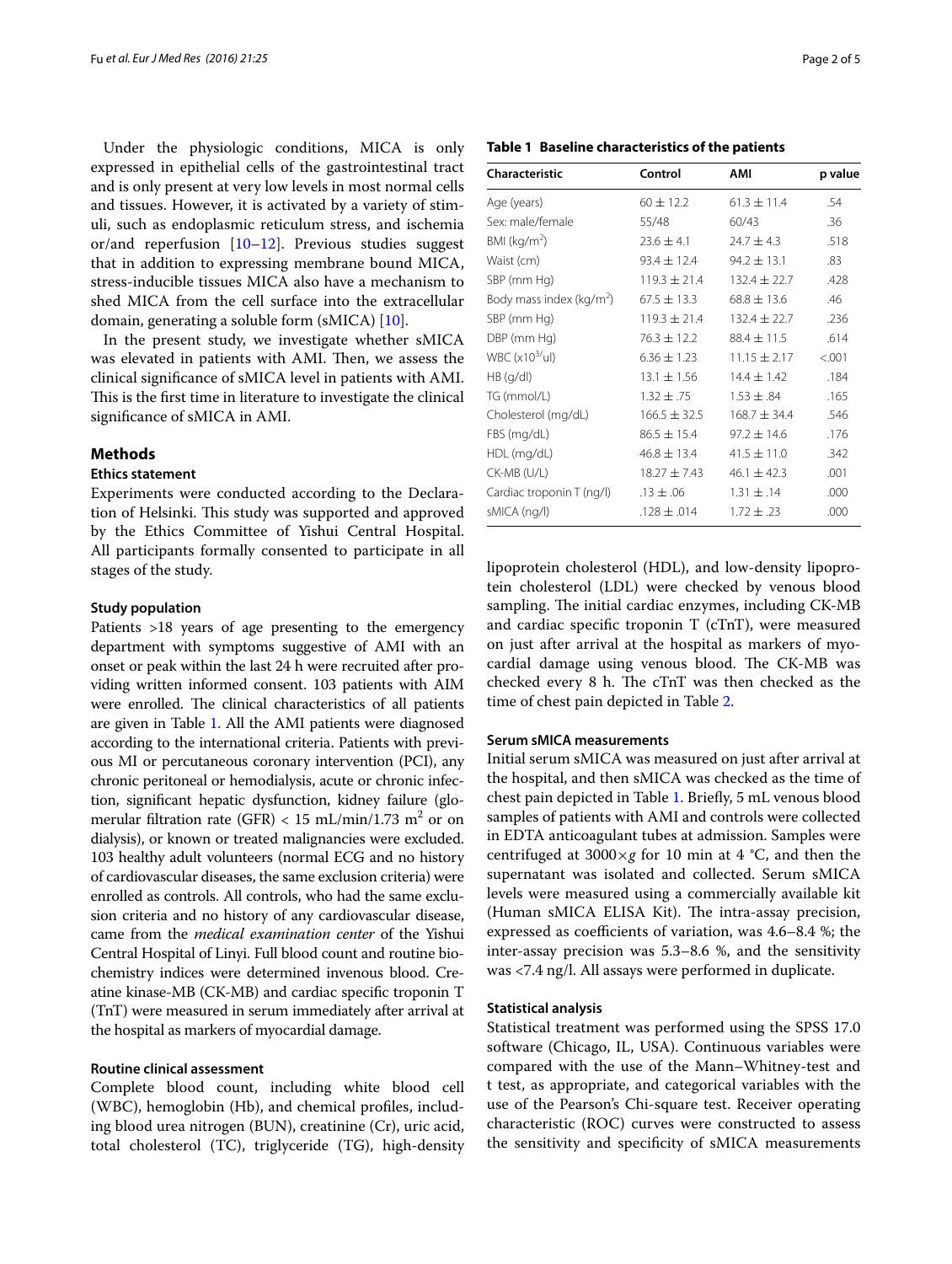|                     | Time of chest pain Time of arrival at the hospital |                                                                                                                                   |               |                     |      |                                                                                                                                                       |      |              |      |                             |
|---------------------|----------------------------------------------------|-----------------------------------------------------------------------------------------------------------------------------------|---------------|---------------------|------|-------------------------------------------------------------------------------------------------------------------------------------------------------|------|--------------|------|-----------------------------|
|                     | 0 h                                                |                                                                                                                                   | 3 h           |                     | 6 h  |                                                                                                                                                       | 12h  |              | 24 h |                             |
|                     | cTnT                                               | sMICA                                                                                                                             | cTnT          | <b>sMICA</b>        | cTnT | sMICA                                                                                                                                                 | cTnT | <b>sMICA</b> | cTnT | <b>sMICA</b>                |
| $0-1 h (n = 4)$     | $.15 \pm .07$                                      | $.19 \pm .13$                                                                                                                     | $.26 \pm .05$ | $1.14 \pm .02^{\#}$ |      | $.62 \pm .07$ $1.72 \pm .67$ $1.36 \pm .28$ $1.24 \pm .18$ $1.24 \pm .34$ $.34$ $.46 \pm .024$                                                        |      |              |      |                             |
| $1 - 2 h (n = 7)$   | $.18 \pm .12$                                      | $.34 \pm .08$                                                                                                                     |               |                     |      | $.31 \pm .06$ $1.63 \pm .25^{\#}$ $.61 \pm .12^{\ast}$ $1.52 \pm .17^{\#}$ $1.14 \pm .26^{\ast}$ $.78 \pm .07$ $1.12 \pm .29^{\ast}$ $.212 \pm .04$   |      |              |      |                             |
| $2-3 h (n = 10)$    | $.21 \pm .07$                                      | $.84 \pm .09$                                                                                                                     |               |                     |      | $.52 \pm .15^{*}$ $1.71 \pm .06^{*}$ $.89 \pm .32^{*}$ $1.17 \pm .06^{*}$ $1.25 \pm .27^{*}$ $.6 \pm .05$ $1.08 \pm .26^{*}$ $.197 \pm .048$          |      |              |      |                             |
| $3-4 h (n = 23)$    | $.28 \pm .06$                                      | $1.012 \pm .11^*$                                                                                                                 |               |                     |      | $.57 \pm .13^{*}$ $1.42 \pm .11^{*}$ $1.08 \pm .27^{*}$ $.92 \pm .07^{*}$ $1.33 \pm .32^{*}$ $.56 \pm .05$ $1.16 \pm .28^{*}$ $.173 \pm .048$         |      |              |      |                             |
| $4-5 h (n = 20)$    | $.36 \pm .09$                                      | $1.528 \pm .1^*$                                                                                                                  |               |                     |      | .75 ± .23 <sup>*</sup> 1.22 ± .14 <sup>*</sup> 1.13 ± .24 <sup>*</sup> .71 ± .07 1.25 ± .26 <sup>*</sup> .292 ± .04 1.04 ± .21 <sup>*</sup> .18 ± .04 |      |              |      |                             |
| $5-6 h (n = 16)$    | $.53 \pm .12^{*}$                                  | $1.64 \pm .16^{\#}$                                                                                                               |               |                     |      | $.92 \pm .17^{*}$ $1.02 \pm .16^{*}$ $1.17 \pm .26^{*}$ $.57 \pm .065$ $1.19 \pm .27^{*}$ $.27 \pm .032$ $1.12 \pm .23^{*}$ $.199 \pm .04$            |      |              |      |                             |
| $6 - 12 h (n = 19)$ | $.94 \pm .35$ <sup>*</sup>                         | $1.20 \pm .10^{\#}$ $1.13 \pm .25^{\ast}$ $.68 \pm .09$ $1.09 \pm .23^{\ast}$ $.376 \pm .09$ $1.06 \pm .24^{\ast}$ $.279 \pm .04$ |               |                     |      |                                                                                                                                                       |      |              |      | $.96 \pm .21$ $.19 \pm .04$ |
| $12 - 24 h (n = 4)$ | $1.26 \pm 1.16^*$                                  |                                                                                                                                   |               |                     |      | .386 ± .08 $1.16 \pm .14^{*}$ .255 $\pm$ .05 $1.15 \pm .18^{*}$ .24 $\pm$ .05 $1.07 \pm .20^{*}$ .29 $\pm$ .05 $.97 \pm .23^{*}$                      |      |              |      | $18 + 05$                   |

<span id="page-2-0"></span>**Table 2 Circulating cTnT and sMICA levels (ng/l) in AMI**

Vs control value: \* *<sup>p</sup>* <sup>=</sup> .000; # *p* = .000

obtained to compare its ability to diagnose AMI. Multiple logistic regression analysis was carried out for evaluating the combined diagnostic accuracy of circulating sMICA. All hypothesis testing was two-tailed, and P values of less than .05 were considered to indicate statistical significance without adjustments for multiple testing.

### **Results**

## **Circulating CK‑MB,Troponin T, and sMICA levels in AMI patients**

We detected the circulating Troponin T (cTnT) value in AMI. The mean value was  $[1.31 \pm .14]$  ng/l, which was significantly higher than the controls  $[(.13 \pm .06)$  ng/l]  $(p = .000)$ . Circulating CK-MB and sMICA levels in AMI patients was about  $[(46.1 \pm 42.3)U/L]$  and  $[(1.72 \pm .23)]$ ng/l], which was significantly higher than the controls  $[(18.27 \pm 7.43) \text{ U/L}]$  (p < .01) and  $[(.128 \pm .014] \text{ ng/l}]$  $(p = .000)$ . Among 103 patients with AMI, the basic clinical characteristics of the patients in this study are shown in Table [1](#page-1-0).

# **sMICA is more sensitive than cTnT in the early diagnosis of AMI**

We divided the AMI patients into several groups according to the time of chest pain in Table [2](#page-2-0). Circulating cTnT and TGF-β1 values was detected at 0, 0–3, 3–6, 6–12, and 12–24 h after arrival at the hospital. Because the circulating CK-MB is less sensitive than cTnT, so we did not detected it for further investigation. As shown in Table [2](#page-2-0), circulating cTnT was significantly enhanced when suffered from chest pain for 3–6 h and reached the peak levels at 12–24 h. However, circulating sMICA was significantly enhanced when suffered from chest pain for 3 h, and reached the peak levels at 6–12 h, then declined rapidly from 12 h, and restored to the normal levels at 24 h. Although cTnT was enhanced when suffered from chest pain for 0–3 h (.26  $\pm$  .05), there is not significantly different compared to the control (.12  $\pm$  .08) (p > .05). However, sMICA value was significantly enhanced when suffered from chest pain for 0–3 h (.937  $\pm$  .11), there is significantly different compared to the control  $(.172 \pm .02)$  (p < .05). We, therefore, suggested that sMICA is more sensitive in the early diagnosis of AMI.

#### **Circulating sMICA levels as predictors of AMI**

Figure [1](#page-3-4)a shows analysis according to the timing of the blood sample from outset on symptoms. TGF-β1 levels peaked at 3–6 h and TnT at 12–24 h. To further evaluate the predictive power of serum sMICA for AMI, ROC curve and areas under ROC curve (AUC) analyses were performed. As shown in Fig. [1b](#page-3-4), the AUC of sMICA in AMI patients was .78 (95 % CI .69–.83) (p < .001). ROC curve analysis of sMICA exhibited strong differentiation power between AMI patients and healthy controls during the early phase of AMI.

## **Discussion**

Previous studies have found that MICA shedding is considered a principal mechanism of tumor cells to escape from NKG2D-mediated immunosurveillance in humans. MICA shedding not only results in a reduction of MICA surface density on tumor cells but also generates sMICA, which was shown to systemically down-regulate NKG2D on cytotoxic effector cells and to promote expansion of immunosuppressive, intratumoral CD4+ NKG2D+ T cells [\[13](#page-4-6)]. Recently, it has been found that MICA could be activated in the normal tissues by a variety of stimuli, such as endoplasmic reticulum stress, γ-irradiation, commonly used chemotherapeutic drugs, and ischemia/ reperfusion-induced tissue injury  $[10-12]$  $[10-12]$ . The activated MICA could also shed to the MICA, and generate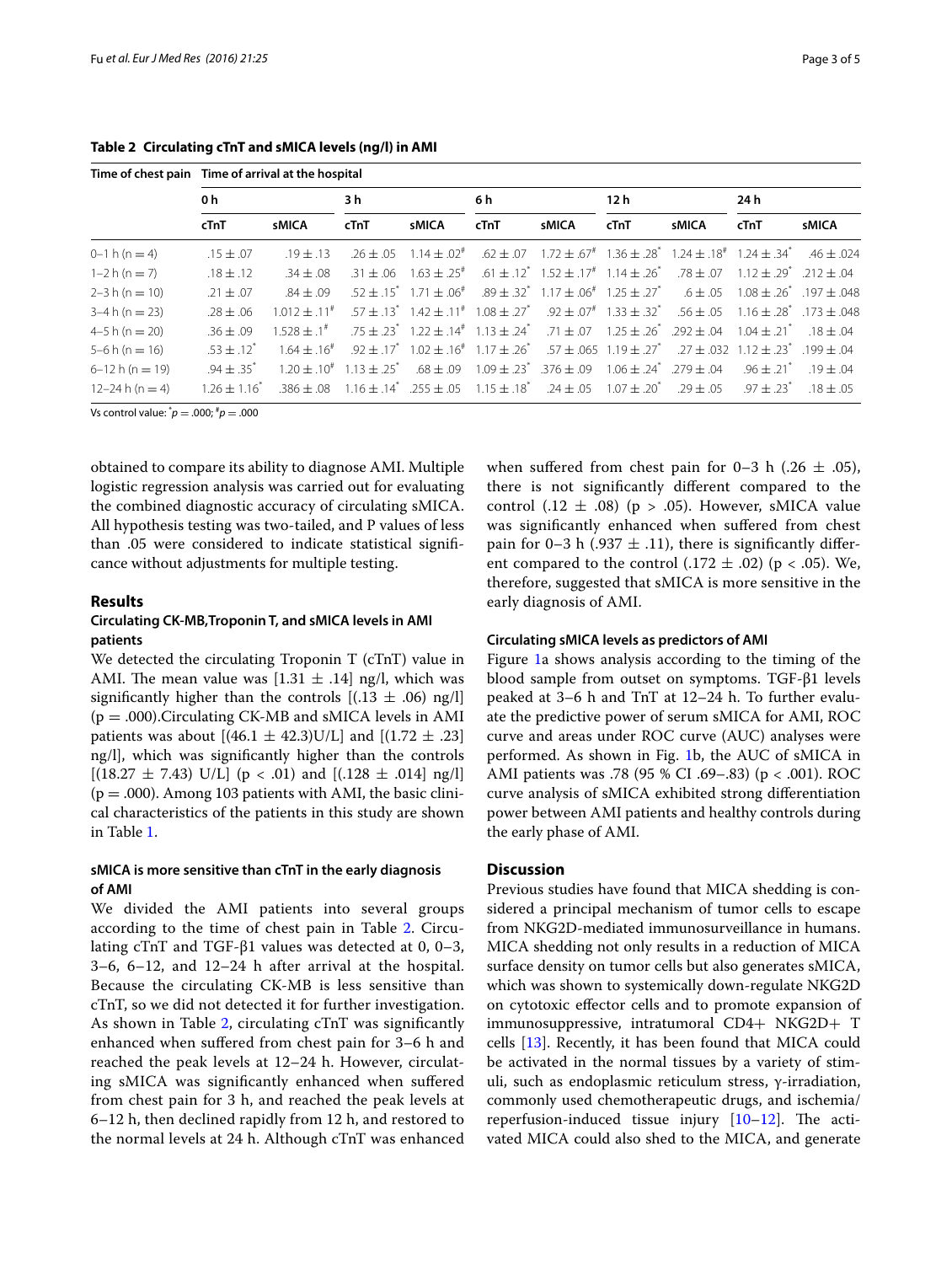

<span id="page-3-4"></span>sMICA [[11\]](#page-4-7). However, the function of sMICA generated in the stressed tissues is not clear.

Smith et al. [\[14](#page-4-8)] have reported that 15.8 % of cardiac allograft recipients produced sMICA, sMICA do not adversely affect the outcome of cardiac transplantation. However, Kauke et al. have found that sMICA may be related to adverse outcome after heart transplantation. Post-transplantation monitoring of sMICA antibodies could identify patients with an increased risk for acute rejection and vasculopathy [\[15](#page-4-9)]. Zou et al. have found that presensitization of kidney-transplant recipients against MICA antigens is associated with an increased frequency of graft loss and might contribute to allograft loss among recipients who are well matched for HLA  $[16]$  $[16]$ .

In this study, serum sMICA was visibly increased in 103 AMI patients. The ROC analyses showed that the sMICA might be suitable diagnostic markers of AMI. In addition, we found that sMICA levels was significantly increased at 3 h, and peak at 12 h, and returned to the normal level at 24 h. However, Troponin levels increased at 6 h, peak at 12 h, and stay elevated after 24 h. We, therefore, suggested that sMICA could be an early marker for the diagnosis for AMI.

Although sMICA is activated in AMI, the function and mechanisms of sMICA are poorly understood. Experimental studies suggest that increased sMICA or MICA was an indicator of poor prognosis in cancer diseases [[17–](#page-4-11)[19](#page-4-12)]. Therefore, understanding the signaling mechanisms responsible for sMICA-mediated effects is important to design novel therapeutic strategies, targeting the sMICA signaling cascade in the infarcted and remodeling heart.

## **Conclusion**

In conclusion, this study has shown elevated sMICA concentrations in patients with AMI. Elevated sMICA in plasma may be a novel biomarker for the early detection of myocardial injury in humans. However, a large-scale prospective cohort study is necessary to determine the potential casual relationship between sMICA and AMI.

#### **Authors' contributions**

FC and SY designed the research and wrote the manuscript. YZ collected the materials of the patients. FC performed the laboratory test. All authors read and approved the final manuscript.

#### **Competing interests**

The authors declare that they have no competing interests.

Received: 16 February 2016 Accepted: 3 June 2016 Published online: 16 June 2016

#### **References**

- <span id="page-3-0"></span>1. He J, Gu D, Wu X, Reynolds K, Duan X. Major causes of death among men and women in China. N Engl J Med. 2015;353:1124–34.
- <span id="page-3-1"></span>2. de Winter RJ, Koster RW, Sturk A, Sanders GT. Value of myoglobin, troponin T, and CK-MBmass in ruling out an acute myocardial infarction in the emergency room. Circulation. 1995;92:3401–7.
- <span id="page-3-2"></span>3. Jaffe AS, Ravkilde J, Roberts R, Naslund U, Apple FS. It's time for a change to a troponin standard. Circulation. 2010;102:1216–20.
- <span id="page-3-3"></span>4. Finsterer J, Stollberger C, Krugluger W. Cardiac and noncardiac, particularly neuromuscular, disease with troponin-T positivity. Neth J Med. 2000;65:289–95.